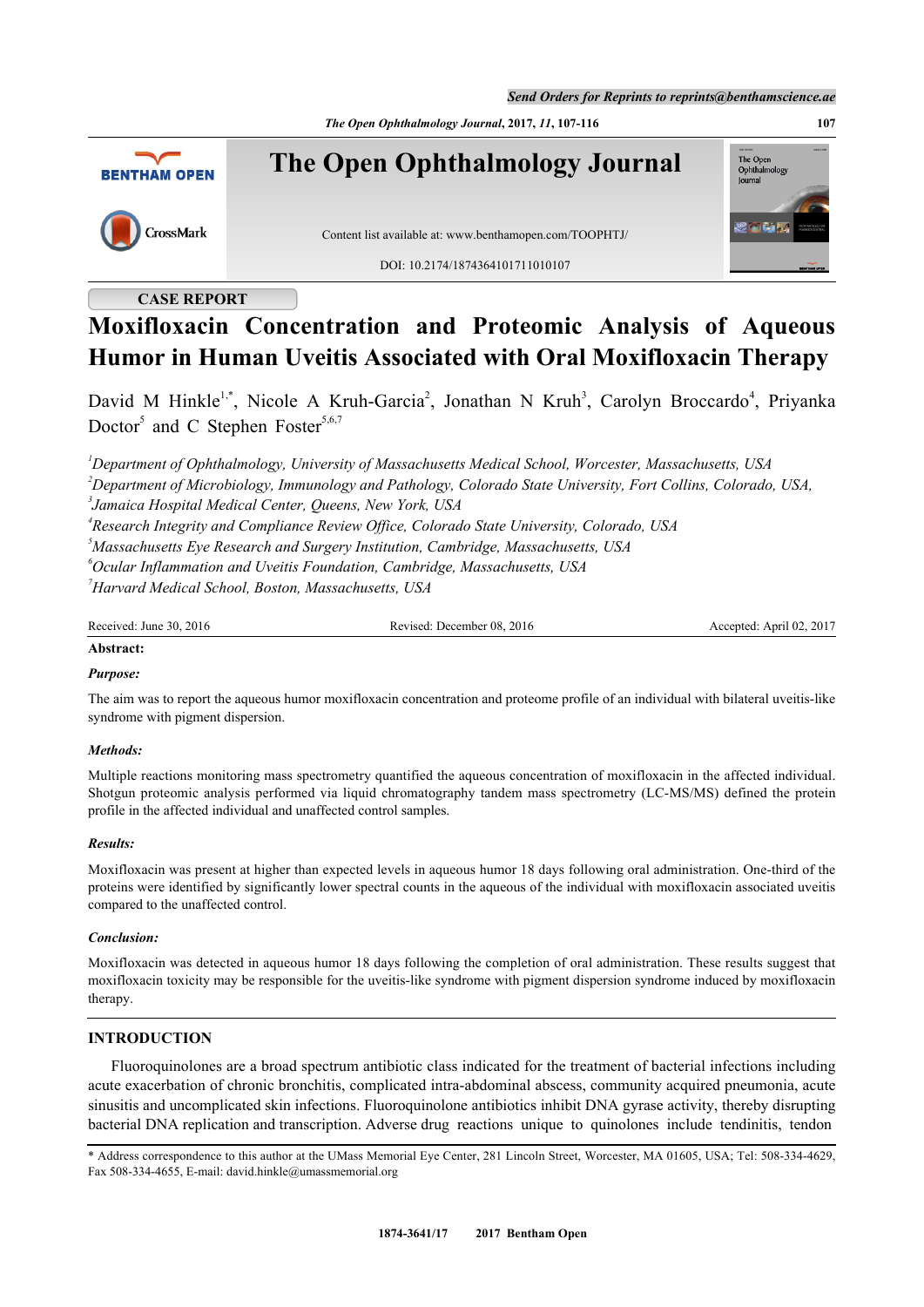rupture, peripheral neuropathy and diplopia. Uveitis was not reported in premarketing trials in the package inserts. Following the initial report of bilateral panuveitis associated with oral moxifloxacin therapy in 2004, there have been additional reports of a bilateral uveitis-like syndrome with anterior chamber pigment dispersion and iris transillumination $\begin{bmatrix} 1 & -3 \end{bmatrix}$  $\begin{bmatrix} 1 & -3 \end{bmatrix}$  $\begin{bmatrix} 1 & -3 \end{bmatrix}$ .

We report the moxifloxacin concentration and proteomic analysis of aqueous humor obtained during the acute phase of bilateral pigment dispersion with elevated intraocular pressure and subsequent development of diffuse iris transillumination.

The goals of this study were to establish if moxifloxacin is sequestered in aqueous humor following systemic administration and to determine whether the aqueous proteome is altered by the condition. While this phenomenon has been described clinically, the full characterization of aqueous humor to corroborate the observation has not been published. A two-pronged approach using mass spectrometry was employed to perform both relative quantification of moxifloxacin, and protein content within aqueous of affected and control eyes.

#### **METHODS**

A 71 year old Caucasian female developed bilateral painful red eyes with photophobia 14 days following inpatient treatment for pneumonia with moxifloxacin (Bayer HealthCare Pharmaceuticals, San Francisco, CA) 400mg daily. There was no past history of uveitis, glaucoma or pigment dispersion. Best corrected visual acuity was 20/200 bilaterally (LogMAR 1.00). Microcystic corneal edema secondary to elevation of intraocular pressure greater than 40mmHg in both eyes developed despite maximal topical glaucoma therapy and oral acetazolamide 500 mg twice daily. Moxifloxacin associated uveitis was suspected due to bilateral, extensive pigment dispersion present in the anterior chamber. Anterior chamber paracentesis for diagnostic and therapeutic purposes was performed 18 days following the last oral dose of moxifloxacin. A peripheral corneal paracentesis incision was made with a sterile 15 degree steel blade and 0.15 mL of aqueous fluid was harvested from the right eye (OD) and 0.27 mL was harvested from the left eye (OS) using a blunt 27 gauge cannula. Aqueous humor samples were stored frozen at -80 °C and transported on dry ice for quantification of moxifloxacin concentration and proteome analysis.

Urgent bilateral glaucoma drainage device surgery was required due to intraocular pressure elevation greater than 40mmHg despite maximal medical therapy. Pigment dispersion persisted for more than one year with subsequent development of bilateral iris transillumination and cataracts in both eyes. Bilateral posterior synechiae were observed at the time of cataract surgery and the early post-operative course was complicated by formation of fibrin in the anterior chamber.

One unaffected patient consented to harvest of aqueous humor via corneal paracentesis immediately prior to cataract surgery (control). Written informed consent was obtained from each subject. This study was performed in accordance with the Declaration of Helsinki.

Mass Spectrometry Sample Preparation: Moxifloxacin quantification was performed for each of the three samples (OS, OD and control). Proteins were precipitated using 4 volumes of cold (-20 °C) methanol. Starting volumes isolated from patients were: 150 µL control, 150 µL OD and 270 µL OS. Samples were incubated for 30 min at -80 °C and centrifuged for 10 min at 10000 rpm at 4 °C. Supernatants were dried and re-suspended in TQ-S Buffer A (0.1% formic acid in water) for multiple reaction monitoring (MRM) mass spectrometry analysis. The protein pellets were then analyzed with LTQ shotgun proteomic analysis.

Protein pellets were re-suspended in 10 mM ammonium bicarbonate (ambic) and quantified by micro bicinchoninic acid assay (mBCA). The total proteins in the samples are as follows: Control (11.3 µg), OD (32.8 µg) and OS (177.7 µg). To normalize the protein samples, only 10 µg were used in the protein analysis. Samples were digested with trypsin via in-solution protocol as previously described [\[4](#page-8-0)]. Briefly, samples were denatured in 6 M guanidine hydrochloride, reduced with 10 mM DTT and alkylated with 100 mM iodoacetamide. After overnight micro-dialysis in 10 mM ammonium bicarbonate, the samples were digested with trypsin (1:50, trypsin:sample) in 10% acetonitrile (ACN) overnight at 37 °C. Digests were dried and re-suspended in LTQ loading buffer (3% ACN and 0.1% formic acid, in water). All digests were performed in de-plasticized tubes to reduce plastic polymer contamination.

Relative Quantification of Moxifloxacin by Multiple Reaction Monitoring (MRM) Mass Spectrometry: All the analyses were performed on an LC-MS/MS system consisting of Waters nanoACQUITY UPLC coupled to a Waters Xevo TQ-S mass spectrometer fitted with TRIZAIC source. The instrument was operated in positive electrospray ionization mode using MassLynx V4.1 SCN810 (Waters, Milford, MA). Chromatography was performed on 150  $\mu$ m  $\times$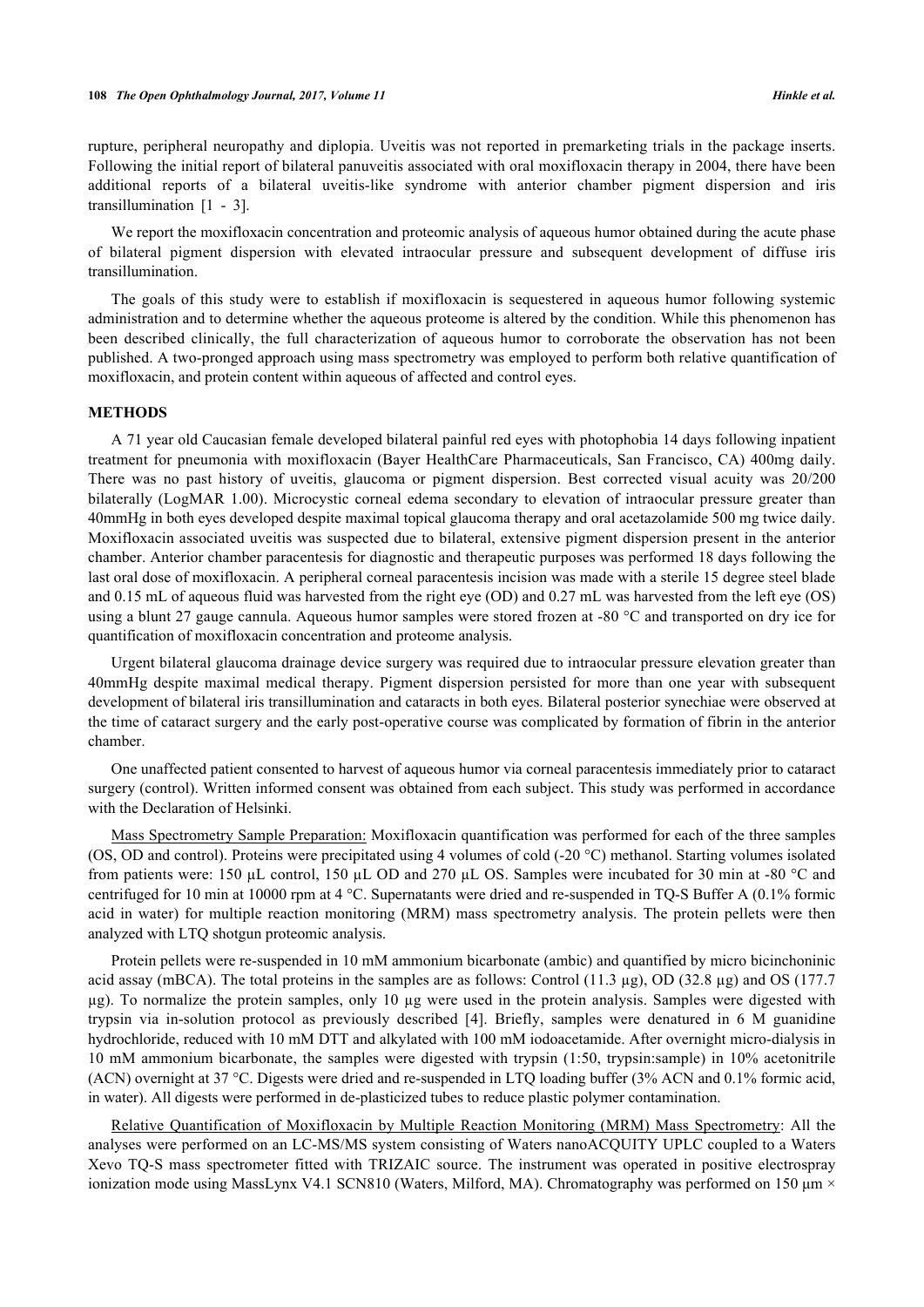50 mm TRIZAIC™ nanoTile packed with BEH C18 1.7 μm. Injections were 2 µl using partial loop mode. The initial solvent composition was 90% A (0.1% formic acid in water) and 10% B (0.1% formic acid in methanol). The mobile phase gradient was: 10-55% B from 0.25-1 min, 55-95% B from 1-15.5 min, 95-10% B from 15.5-16 min, and a hold at 10% B from 16-20 minutes. The flow rate was  $3.06 \mu L/min$  and the column was maintained at 46 °C. The cone voltage was static at 50 V. The capillary voltage was  $3.2 \text{ kV}$ , source temperature was  $100 \degree C$ , source offset was 50 V, and the collision gas was argon. Dwell time for all compounds was 0.830 s. Moxifloxacin parent mass to charge ratio (m/z) was determined to be 401.175. The two daughter ions monitored were m/z 358 and m/z 384, corresponding to the loss of  $CO<sub>2</sub>$  and H<sub>2</sub>0 respectively [\[5](#page-8-1)]. Collision energy necessary to generate the daughter species was determined to be 20 V (for the loss of  $CO_2$ ) and 30 V (for the loss of  $H_2$ 0). Patient samples were randomized and injected in triplicate.

MRM Data Analysis: Quantification of patient samples was done using linear regression against a standard curve in TargetLynx<sup>TM</sup> (Waters, Milford, MA). Curves were generated from the ophthalmic solution moxifloxacin in 0.5% HCI (Vigamox, Alcon, Fort Worth TX) utilizing the control patient sample as a representative background matrix. Eight concentrations ranged from  $0.1 - 1000$  nmol/ $\mu$ L, and each sample was injected in triplicate from which one regression equation was generated per ion Fig. (**[1](#page-2-0)**). The concentration of each daughter ion in Control, OD and OS sample was calculated based on this data (Table **[1](#page-3-0)**). Peak identification was performed using MassLynx software version 4.1. Upon examination and standardization of the peaks, the transition results were exported to Excel<sup>TM</sup> (Microsoft, Redmond WA) for calculation of calibration curves ( $\mathbb{R}^2$  values for each curve are shown in (Table [1](#page-3-0)), as well as determination of limits of detection (LOD) and quantitation (LOQ) for each transition [[6,](#page-8-2) [7](#page-8-3)]. LOD = 3.3 (SD/S) and LOQ = 10 (SD/S), where SD is the standard deviation of y values and S is the slope of the calibration curve. SD of y was calculated in Excel<sup>TM</sup> using the LINEST function (Table **[2](#page-3-1)**).

<span id="page-2-0"></span>

**Fig. (1).** Calibration curve for both transitions of moxifloxacin determined from response in matrix. See (Table **[1](#page-3-0)**) for results.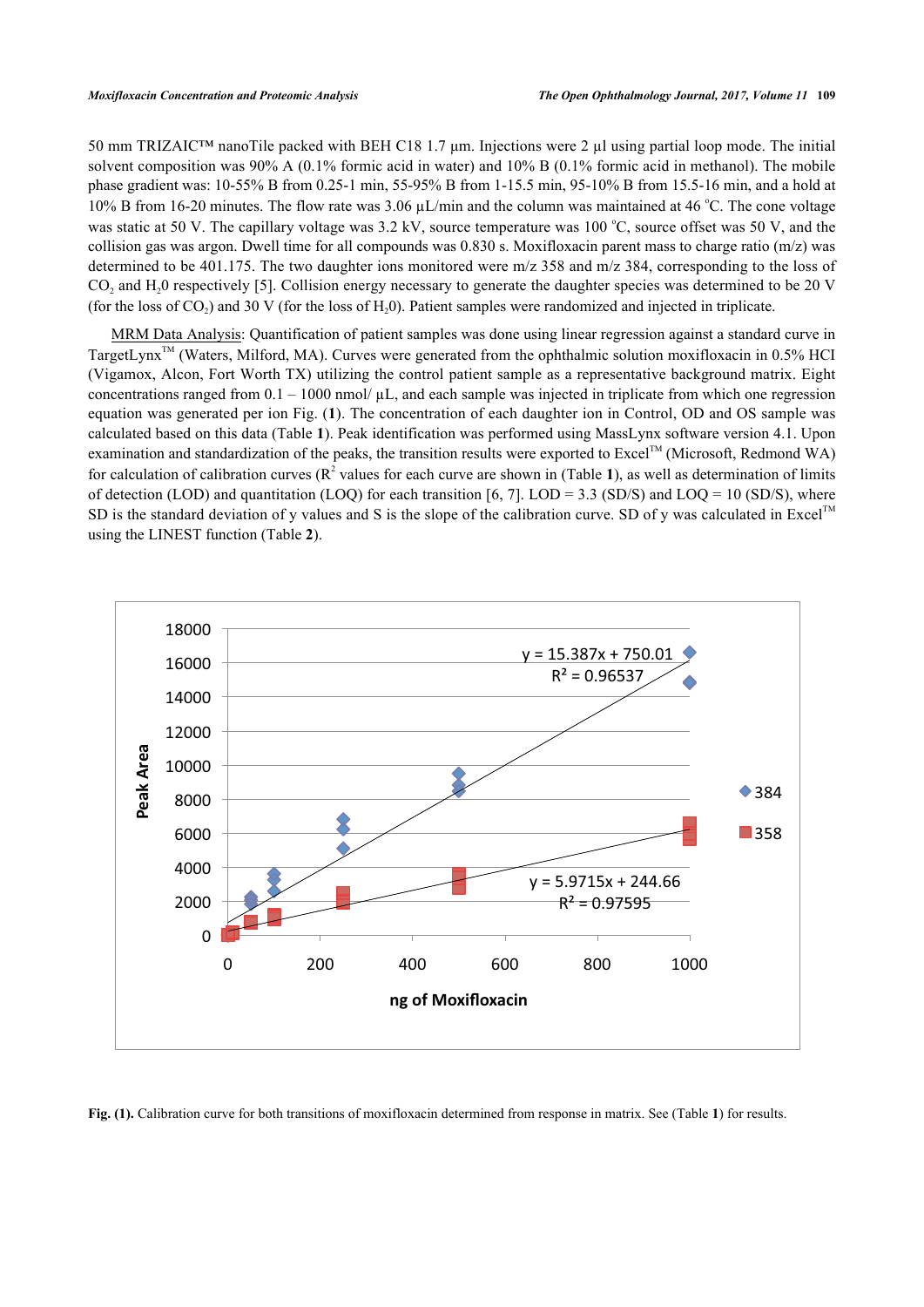| lon    | $\mathbf{D}^2$<br>- | SD of y | $\Omega$ (ng) | LOQ (ng)   |  |  |
|--------|---------------------|---------|---------------|------------|--|--|
| 358.00 | 0.98                | 51.42   | 25.83         | 86.11      |  |  |
| 384.00 | 0.97                | 63.29   | 12.34         | 4<br>71.IJ |  |  |

<span id="page-3-0"></span>

<span id="page-3-1"></span>**Table 2. Concentration of moxifloxacin in the patient samples. The transition ion m/z 358 was well above both the LOD and LOQ in both of the samples and therefore was used to quantitate the amount of moxifloxacin in the original more dilute samples. The transition ion m/z 384 was below the LOQ and could not be used to quantitate the amount of moxifloxacin, however since the concentration was above that of the LOD we can use it as a confirmatory ion, enhancing the confidence of the detection.**

| <b>Sample</b> | Ion | Role                | calculated concentration injected $(ng/\mu L)$ | concentration of moxifloxacin in sample $(ng/\mu L)$ |
|---------------|-----|---------------------|------------------------------------------------|------------------------------------------------------|
| <b>OD</b>     |     | 358.00 Ouantitation | 268.32                                         | 44.72                                                |
| OD            |     | 384.00 Confirmation | 20.73                                          | below LOO                                            |
| <b>OS</b>     |     | 358.00 Ouantitation | 101.33                                         | 93.82                                                |
| OS            |     | 384.00 Confirmation | 27.38                                          | below LOO                                            |

Mass Spectrometry of tryptic peptides. LC-MS/MS methods for proteomic analysis were previously published [[7\]](#page-8-3). All samples were injected at a concentration of approximately 500 ng/µL. Peptides were purified and concentrated using an on-line enrichment column (Agilent Zorbax C18, 5  $\mu$ m, 5×0.3  $\mu$ m column, Agilent 1100 nanoHPLC,). Subsequent chromatographic separation was performed on a reverse phase nanospray column (Zorbax C18, 5  $\mu$ m, 75  $\mu$ m ID × 150 mm column). Samples were eluted into an LTQ linear ion trap (Thermo Scientific, Waltham, MA) using a flow rate of 300 nL/min with a linear gradient of acetonitrile. Mass spectra were recorded over a m/z range of 200–2000 Da using a dynamic exclusion limit of 2 MS/MS spectra of a given mass for 30 s (exclusion duration of 90 s). Compound lists of resulting spectra were generated using Bioworks<sup>TM</sup> 3.0 software (Thermo Scientific) with intensity threshold of 5,000 and 1 scan/group. All the samples were run in triplicate.

<span id="page-3-2"></span>**Table 3. List of proteins identified in the control and two patient samples. Three technical replicates were performed for each biological sample and the spectral counts determined for each is listed. A single protein which matched to the reverse database (in bold) is responsible for the FDR rate of 3%.**

|                |                                        | <b>Samples and Technical Replicates</b> |              |          |                |                |                |                |                |                |
|----------------|----------------------------------------|-----------------------------------------|--------------|----------|----------------|----------------|----------------|----------------|----------------|----------------|
|                |                                        | Control                                 |              |          | <b>OD</b>      |                |                | <b>OS</b>      |                |                |
| #              | <b>Identified Proteins (33)</b>        | 1                                       | $\mathbf{2}$ | 3        | 1              | $\mathbf{2}$   | 3              | $\mathbf{1}$   | $\overline{2}$ | 3              |
|                | Serum albumin                          | 1065                                    | 1008         | 1158     | 1157           | 1412           | 1049           | 1418           | 1253           | 1062           |
| $\overline{2}$ | Serotransferrin                        | 197                                     | 241          | 231      | 99             | 125            | 47             | 112            | 115            | 41             |
| 3              | Alpha-1-antitrypsin                    | 13                                      | 9            | 12       | 24             | 23             | 17             | 23             | 16             | 20             |
| 4              | Ig gamma-1 chain C region              | 22                                      | 31           | 17       | 11             | 12             | 8              | 11             | 8              | 3              |
| 5              | Prostaglandin-H2 D-isomerase           | 28                                      | 37           | 29       | 12             | 8              |                | 3              | 11             | $\overline{2}$ |
| 6              | Transthyretin                          | 15                                      | 16           | 12       | 24             | 25             | 7              | 20             | 13             | $\overline{7}$ |
| $\overline{7}$ | Ig kappa chain C region                | 13                                      | 22           | 24       | 8              | $\tau$         | $\overline{4}$ | 16             | 6              | $\overline{2}$ |
| 8              | Alpha-1-acid glycoprotein 1            | 9                                       | 9            | 9        | 20             | 14             | 8              | 14             | 10             | $\overline{7}$ |
| 9              | Hemopexin                              | $\tau$                                  | 7            | 7        | 22             | 18             | 8              | 9              | 6              |                |
| 10             | Ig lambda-2 chain C regions            | 15                                      | 17           | 13       | 12             | 8              |                | 15             | 16             | 6              |
| 11             | Complement component C4B               | 8                                       | 8            | 8        | 8              | $\overline{7}$ | 4              | 5              | 9              | 3              |
| 12             | Pigment epithelium-derived factor      | 16                                      | 17           | 14       | 3              | 5              |                | 5              | 3              | $\overline{2}$ |
| 13             | Vitamin D-binding protein              | $\overline{2}$                          | 4            | 4        | 6              | 6              | 6              | 8              | 10             | 5              |
| 14             | Ceruloplasmin                          | $\overline{7}$                          | 8            | 12       | $\overline{2}$ | 3              |                | 1              | 1              | $\mathbf{1}$   |
| 15             | Alpha-1B-glycoprotein                  | 1                                       | 7            | 8        | 5              | $\overline{4}$ | 3              | 5              | 9              | 6              |
| 16             | Isoform 2 of Clusterin                 | 14                                      | 5            | 4        | 8              | $\overline{7}$ | $\overline{2}$ | $\overline{4}$ | 6              | 3              |
| 17             | Apolipoprotein A-I                     | 3                                       | $\theta$     | 5        | 8              | 3              | 4              | 5              | $\overline{7}$ | 3              |
| 18             | F-box/SPRY domain-containing protein 1 | $\theta$                                | 1            | $\theta$ | $\overline{2}$ | $\overline{2}$ |                | $\mathbf{0}$   | $\theta$       | $\theta$       |
| 19             | Zinc-alpha-2-glycoprotein              | 6                                       | 3            | 6        | $\overline{2}$ | 3              | $\overline{2}$ | 3              | 4              |                |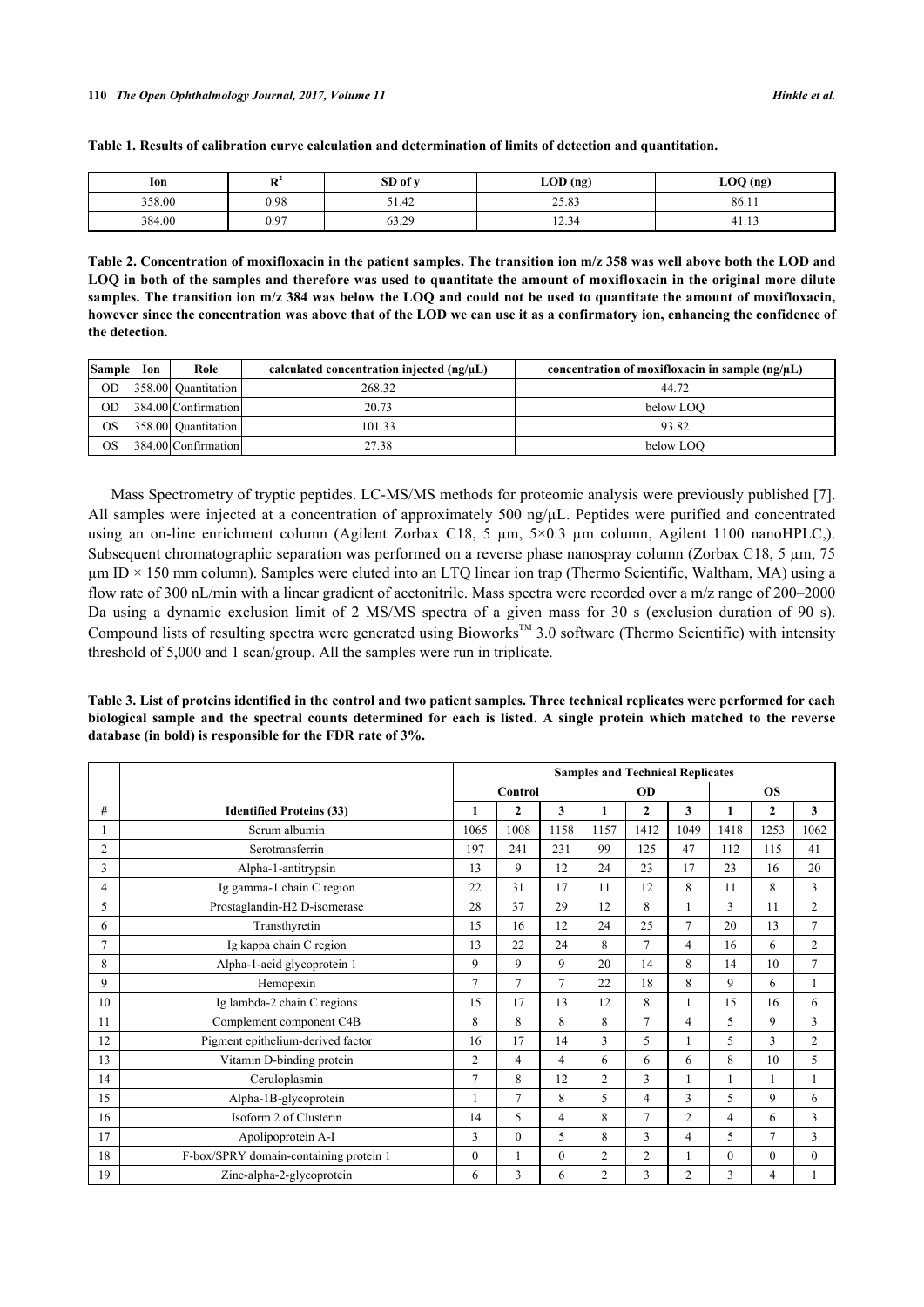|    |                                       | <b>Samples and Technical Replicates</b> |                |                |          |                |                |                  |                |              |
|----|---------------------------------------|-----------------------------------------|----------------|----------------|----------|----------------|----------------|------------------|----------------|--------------|
|    |                                       | Control                                 |                | <b>OD</b>      |          |                | <b>OS</b>      |                  |                |              |
| #  | <b>Identified Proteins (33)</b>       |                                         | 2              | 3              | 1        | $\overline{2}$ | 3              |                  | $\mathbf{2}$   | $\mathbf{3}$ |
| 20 | Hemoglobin subunit beta               | 7                                       | 9              | 9              | $\theta$ | $\theta$       | $\Omega$       | $\overline{2}$   | $\theta$       | $\theta$     |
| 21 | Alpha-1-antichymotrypsin His-Pro-less | 5                                       | $\overline{2}$ | 3              | 10       | 11             |                | 4                | 3              | 3            |
| 22 | Retinol-binding protein 3             | 5                                       | 3              | 8              | 1        |                | $\theta$       | $\overline{2}$   |                |              |
| 23 | Complement C3                         |                                         | $\theta$       | $\Omega$       | 4        | 5              |                | $\overline{2}$   |                | 3            |
| 24 | Ig gamma-2 chain C region             | 13                                      | 11             | 16             | $\theta$ | $\theta$       | $\theta$       | $\theta$         | $\Omega$       | $\theta$     |
| 25 | Ig gamma-4 chain C region             | 8                                       | 10             | 13             | $\theta$ | $\theta$       | $\theta$       | $\theta$         | $\overline{2}$ | $\theta$     |
| 26 | Apolipoprotein A-II                   | 3                                       | $\overline{2}$ | $\overline{2}$ | 2        | 4              | $\overline{2}$ | $\mathbf{0}$     | $\Omega$       | 2            |
| 27 | Haptoglobin                           |                                         |                | $\overline{2}$ | 1        | 2              |                | 3                |                |              |
| 28 | Alpha-2-HS-glycoprotein chain A       | $\Omega$                                |                |                | 3        |                | 4              | $\theta$         | $\theta$       | $\theta$     |
| 29 | Antithrombin-III                      | $\Omega$                                | $\theta$       | $\theta$       | 2        |                | 3              | $\theta$         | $\theta$       | $\theta$     |
| 30 | Ig gamma-3 chain C region             | 12                                      | 11             | 6              | $\theta$ | $\theta$       | $\mathbf{0}$   | $\theta$         | $\Omega$       | $\mathbf{0}$ |
| 31 | Gelsolin                              | $\theta$                                | $\theta$       | 3              | $\theta$ | $\theta$       | $\theta$       | $\boldsymbol{0}$ | $\Omega$       | $\theta$     |
| 32 | Protein shisa-7                       | $\Omega$                                | $\Omega$       | $\theta$       | $\theta$ | 2              | $\theta$       | $\theta$         | $\Omega$       | $\theta$     |
| 33 | Dickkopf-related protein 3            | $\Omega$                                | 3              | $\Omega$       | 2        |                | $\Omega$       | $\theta$         | $\theta$       |              |

*(Table ) contd.....*

Database searching and Criteria for Protein Identification. All tandem mass spectra (.raw files) were extracted by LCQ\_DTA.exe (Thermo Scientific) for subsequent loading into the Mascot (Matrix Science, London, UK; version: 2.3.02 Mascot MS/MS search engine or into Bioworks Browser (version 3.3.1 SP1) for subsequent analysis with Sequest (Thermo Finnigan, San Jose, CA; version SRF v.27, rev. 11) and X! Tandem (version CYCLONE 2010.12.01.1) [\[8\]](#page-8-4). All three search engines were used to query the Universal Protein Resource (UniProt) human database (created on 11/26/12) composed of 169776 entries including reverse proteins for false discovery calculation. All searches were performed assuming trypsin digestion, with a fragment ion mass tolerance of 1.5 Da, a parent ion tolerance of 2.5 Da. Oxidation of methionines (+16) and iodoacetamide derivative of cysteine residues (+57) were specified as variable modifications.

All data was compiled using Scaffold (version 3.6.1, Proteome Software Inc., Portland, OR) in order to validate MS/MS based peptide and protein identification. Peptide identifications were accepted if established using the following scores: Mascot: Ion Identity: 0, Ion score  $+1$ ,  $+2$  and  $+3$  all at 55; Sequest: DeltaCn: 0.06, XCorr  $+1$ ,  $+2$  and +3 at 1.05, 2.1 and 3.15, respectively; X! Tandem: -Log(E-Value): 2. Protein identifications were only accepted if established at greater than 99% probability and contained at least two identified peptides. Protein probabilities were assigned by the Protein Prophet algorithm [\[9](#page-8-5)]. False discovery rate (FDR) for proteins was calculated to be 3% at the protein level and 0.1% at the peptide level (Table**3**). Raw and searched data files are accessible via <http://proteomecentral.proteomexchange.org/cgi/GetDataset>.

#### **RESULTS**

MRM method development on ophthalmic moxifloxacin solution afforded monitoring of the parent compound (m/z 401.175) and upon fragmentation, two daughter species, m/z 358 and m/z 384, corresponding to loss of  $CO_2$  and  $H_2O$ respectively. Relative quantification of clinical samples was based on dosage response curves generated from this solution Figs. (**[1](#page-2-0)** and **[2](#page-2-0)**).

As expected, the control sample did not contain detectable levels of moxifloxacin. The transition ion m/z 358 was detected well above both the LOD and LOQ in aqueous humor samples from both affected eyes. This data was used to quantitate the amount of moxifloxacin in these samples. The transition ion m/z 384 was below the LOQ and could not be used to quantitate the amount of moxifloxacin, however, since the concentration was above that of the LOD we can use it as a confirmatory ion, enhancing the confidence of the detection. The levels determined by this technique, while not absolute, are consistent with the level of moxifloxacin calculated to be present roughly 2.5 days post administration, rather than 18 days, based on the previously reported intraocular concentration and pharmacokinetics of orally administered moxifloxacin.

<span id="page-4-0"></span>The protein fraction of aqueous was analyzed by shotgun tandem mass spectrometry. Thirty-three proteins were confidently in aqueous of affected eyes and 32 proteins in an unaffected control eye. Ten proteins were significantly reduced in affected eyes compared to control (Table **[4](#page-5-0)**).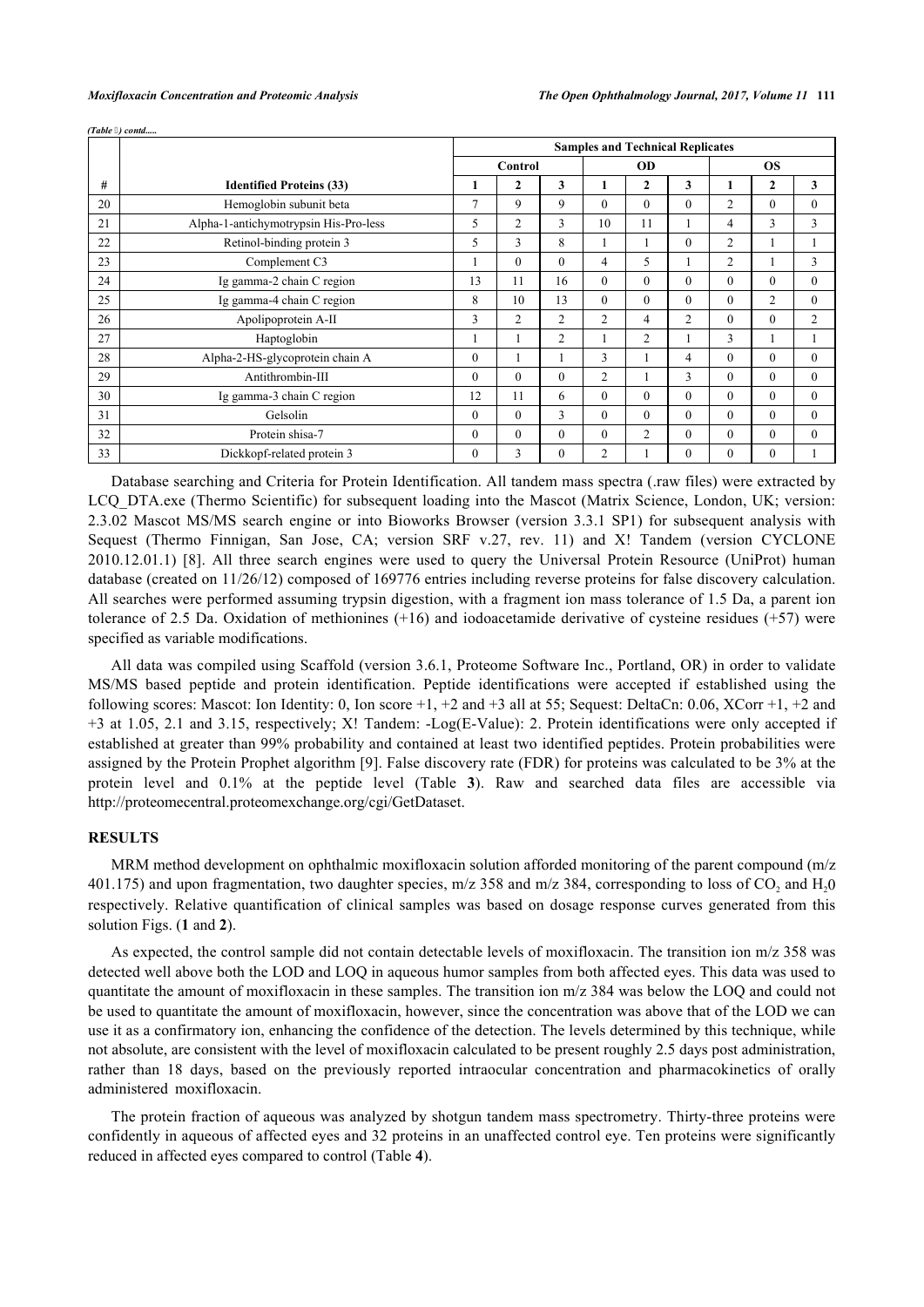

**Fig. (2).** Slit lamp photomicrograph demonstrating progressive depigmentation of the iris stroma of the right eye (Panel A photo taken in 2012 and Panel B taken in 2013) in an individual following topical administration of moxifloxacin.

| <b>Identified Proteins</b>        | <b>Accession Number</b> | <b>ANOVA Test (P-Value)</b> |  |  |  |
|-----------------------------------|-------------------------|-----------------------------|--|--|--|
| Ig gamma-1 chain C region         | IGHG1 HUMAN             | 0.022                       |  |  |  |
| Retinol-binding protein 3         | RET3 HUMAN              | 0.016                       |  |  |  |
| Serotransferrin                   | TRFE HUMAN              | 0.011                       |  |  |  |
| Prostaglandin-H2 D-isomerase      | PTGDS HUMAN             | 0.0028                      |  |  |  |
| Ig gamma-3 chain C region         | IGHG3 HUMAN             | 0.0027                      |  |  |  |
| Ceruloplasmin                     | <b>CERU HUMAN</b>       | 0.0014                      |  |  |  |
| Pigment epithelium-derived factor | PEDF HUMAN              | 0.00053                     |  |  |  |
| Hemoglobin subunit beta           | HBB HUMAN               | 0.000059                    |  |  |  |
| Ig gamma-4 chain C region         | IGHG4 HUMAN             | 0.00004                     |  |  |  |
| Ig gamma-2 chain C region         | IGHG2 HUMAN             | 0.0000056                   |  |  |  |

<span id="page-5-0"></span>**Table 4. List of proteins found to be reduced significantly by ANOVA in the patient samples compared to the control.**

## **DISCUSSION**

More than 50 cases of bilateral simultaneous uveitis-like syndrome with pigment dispersion and iris transillumination have been reported following systemic administration of moxifloxacin or levofloxacin [[1,](#page-7-0) [2](#page-7-2), [10\]](#page-8-6). Because iris transillumination is frequently observed in the light colored irides of patients with herpetic uveitis, some patients with uveitis following oral fluoroquinolone therapy were treated with oral anti-viral therapy without favorable effect on the course of the condition [[10\]](#page-8-6). Furthermore, qualitative polymerase chain reaction analysis of aqueous humor obtained from 4 of 5 patients did not demonstrate amplification of DNA for herpes simplex, herpes zoster, cytomegalovirus or Epstein-Barr virus genomes [[2](#page-7-2), [10](#page-8-6)]. One individual with prior history of uveitis had PCR evidence of HSV viral genome in aqueous [[2\]](#page-7-2). To our knowledge, none of the previously reported individuals were tested for, nor exhibited findings typical of, human herpes virus 6 (HHV6) associated uveitis, i.e. panuveitis in association with optic papillitis; however, it appears unlikely that a virus in the herpes family is the causative agent for the condition based on disparity between the clinical signs and lack of therapeutic response to empiric antiviral therapy.

Large, retrospective cohort studies have yielded conflicting results regarding the risk of uveitis and the use of oral fluoroquinolones. In one cohort, oral administration of fluoroquinolones confered an adjusted relative risk of 3.53 for development of uveitis within the subsequent 30 days [[11](#page-8-7)]. The relative risk of uveitis was also increased in patients receiving oral macrolide and beta lactam antibiotics. The authors postulated systemic infectious disease, rather than the antibiotic administered, might be the cause of uveitis observed in these cases [[11\]](#page-8-7). A second case-control study reported similar adjusted rate ratios of 2.98, 1.96 and 1.26 for the development of uveitis in first time users of moxifloxacin, ciprofloxacin and levofloxacin, respectively, compared to age and gender matched controls[[12\]](#page-8-8). A third study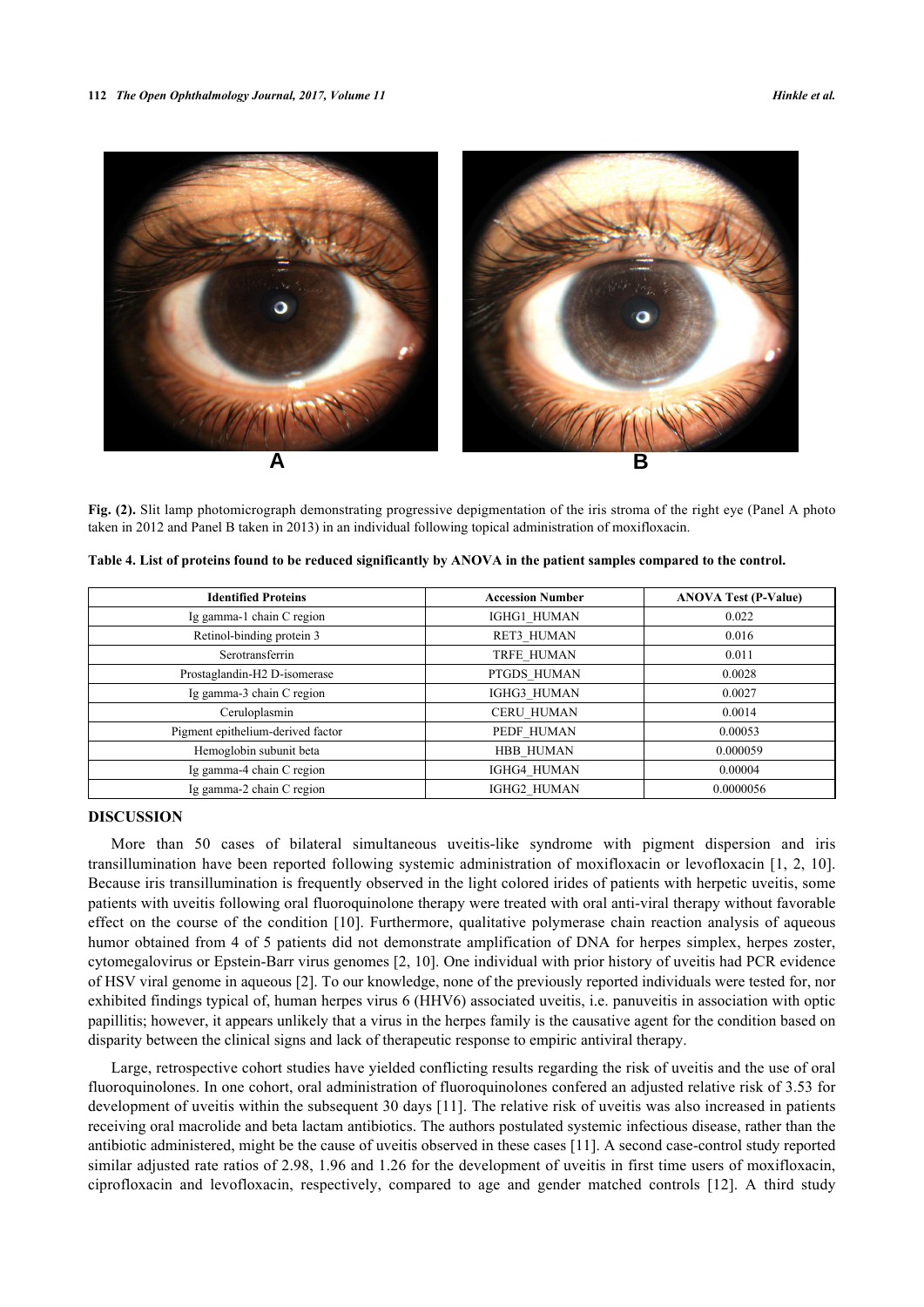calculated the hazard of uveitis development was not elevated after a fluoroquinolone prescription compared with the hazard of uveitis following a beta-lactam prescription and identified the risk for uveitis-associated systemic illnesses as a potential source of bias in the previous studies [[13\]](#page-8-9).

Tugal-Tutkin termed the condition bilateral acute iris transillumination (BAIT) and postulates it may be caused by an emerging respiratory pathogen rather than an adverse drug reaction because antibiotic therapy was not known to precede the condition in 38% of 26 cases[[14\]](#page-8-10). Prior moxifloxacin therapy was identified in 35% of cases and antibiotics other than flouroquinolones were identified in 27% of cases. Tugal-Tutkin also described bilateral acute depigmentation of the iris (BADI), in contrast to BAIT which preferentially affects the iris pigment epithelium, a condition with predilection for loss of iris stromal pigmentation which is reversible in some cases [\[15](#page-8-11)]. BAIT may be a severe, irreversible form of BADI. Unilateral depigmentation of the iris was observed by one the authors (PD) following ipsilateral topical moxifloxacin therapy in an individual from India suggesting that local moxifloxacin therapy may rarely produce similar ocular findings (Fig. **[2A](#page-4-0)**, **[B](#page-4-0)**).

Orally administered moxifloxacin crosses the blood ocular barrier of non-inflamed human eyes and achieves concentrations of 1.58  $+/-0.80\mu g/mL$  within 4 hours of administration of a single 800mg dose [[16\]](#page-8-12). Rabbit studies of intravitreal moxifloxacin clearance report a vitreous half-life of 1.72 hours [\[17](#page-8-13)]. Because the serum half-life of orally administered moxifloxacin is 12 hours, moxifloxacin should be undetectable in human serum 5 days following oral administration [[18\]](#page-8-14). Assuming human pharmacokinetics is comparable to the rabbit model, moxifloxacin should be undetectable in vitreous humor within 12 hours of a single intravitreal injection. Although aqueous clearance of antibiotics and other pharmaceuticals is typically more rapid than vitreous clearance in animals and humans, vitreous clearance of moxifloxacin may be slower in humans than animals. If we assume elimination of moxifloxacin from human aqueous is equivalent to first order elimination of moxifloxacin from rabbit vitreous then the concentration of moxifloxacin present in aqueous on the last day of systemic administration can be calculated as 3023 grams using the formula:

## Initial concentration = Final concentration  $/ 2^n$  where n = half life

This amount vastly exceeds the total systemic dose (4 grams) the patient received. There are several possible explanations for persistent moxifloxacin detected in aqueous humor 18 days following oral administration. Antibiotic clearance is generally believed to be delayed in inflamed eyes. Supra-therapeutic levels might result despite following recommended dosing due to impaired drug metabolism and elimination with resultant toxicity and shedding of iris and ciliary body pigment epithelium. Affected individuals may have a heretofore unrecognized enzyme deficiency impairing moxifloxacin elimination. To our knowledge, only one case exhibited co-morbid systemic symptoms of moxifloxacin toxicity [[10](#page-8-6)]. Alternatively, moxifloxacin clearance from the anterior chamber may be impaired by the tremendous amount of pigment dispersion blocking aqueous egress through the trabecular meshwork. Serum moxifloxacin concentration was not determined in our patient nor reported in any prior publications, thus it is not clear whether persistent elevation of moxifloxacin is a local or systemic phenomenon

Knape *et al.* observed only phakic individuals have been reported to develop BAIT and suggest that drug may be trapped behind the iris by posterior synechiae which they confirmed via optical coherence tomography in one patient [\[19](#page-8-15)]. Not all patients with the condition have posterior synechiae [\[10\]](#page-8-6). One would expect the pupil would need to be completely secluded in order to sequester drug or aqueous in the posterior chamber. Pupil seclusion should result in iris bombe and secondary angle closure but this has not been observed. Conversely, some patients have abnormally deep anterior chambers with reverse papillary block or iris concavity configuration similar to the typical pigment dispersion patient [[3,](#page-7-1) [18\]](#page-8-14).

Intraocular injection of moxifloxacin is advocated for the prophylaxis and treatment of post-operative endophthalmitis. There are no reports of toxicity with single dose intraocular use to date. Multiple intravitreal injections (mean number injections was 6) of moxifloxacin 165 µg/0.1mL combined with pegaptanib (Macugen, Valeant Pharmacueticals, Montreal, QC) every 6 weeks as treatment for wet macular degeneration was well tolerated in 80 eyes of 65 human patients during 13.2 months median follow-up [\[20](#page-8-16)].

Toxicity studies have not detected adverse effects during the 14 days following intravitreal injection of doses up to 160 µg /0.1mL; however, a dose of 320 µg/0.1mL led to marked decreases in ERG findings in rabbits [\[21\]](#page-8-17). Concentrations higher than 150 µg/mL have adverse effects on primary retinal pigment epithelial cells in culture and concentrations of 500  $\mu$ g/mL led to occasional, isolated retinal necrosis in mice [\[22](#page-8-18), [23](#page-8-19)].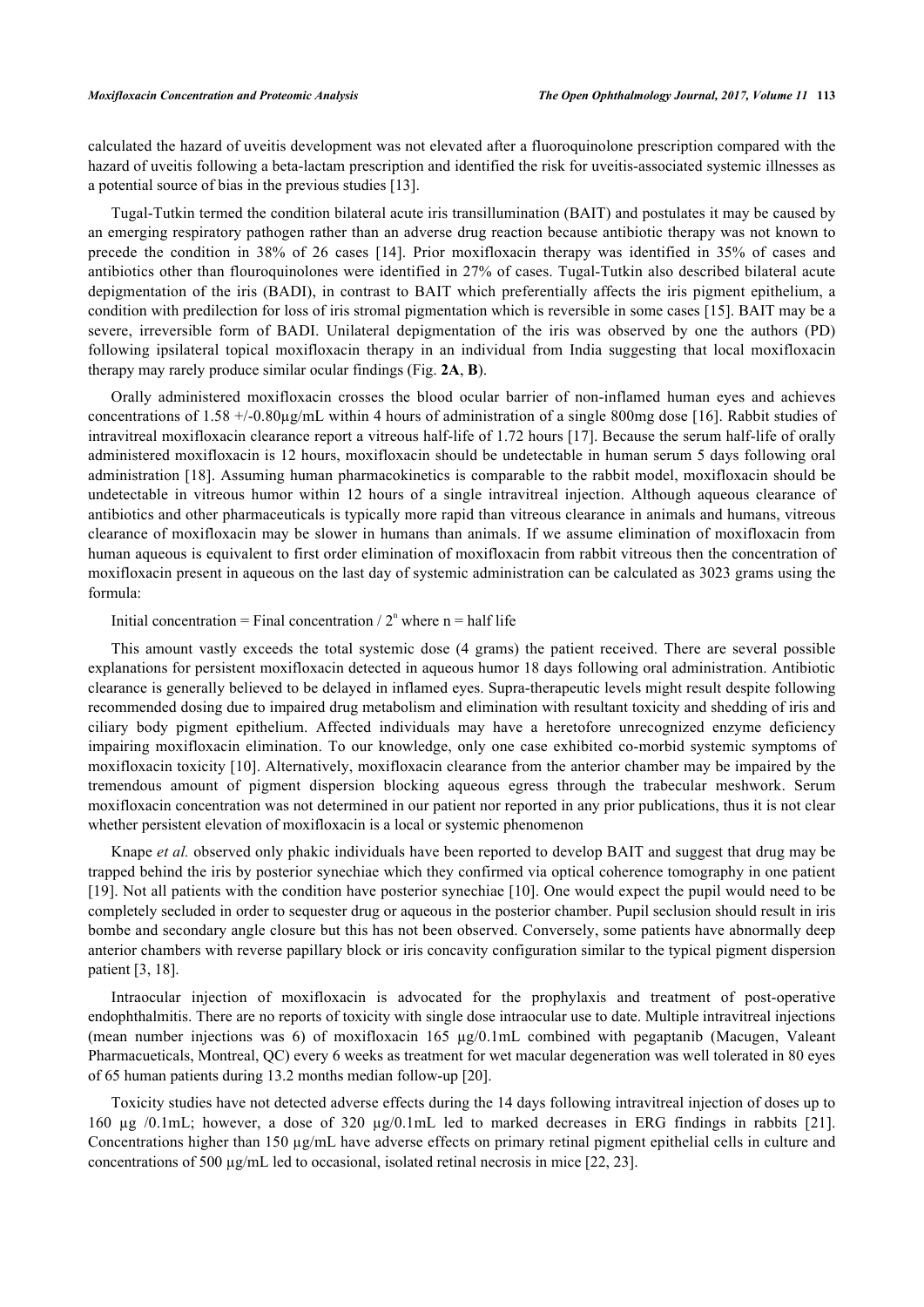#### **114** *The Open Ophthalmology Journal, 2017, Volume 11 Hinkle et al.*

Phototoxicity is a well-known class effect of fluoroquinolones which has been postulated to play a role in the pathogenesis of iris atrophy; unlike other fluoreoquinolones, phototoxicity is not a reported adverse effect of oral moxifloxacin [\[2](#page-7-2), [24\]](#page-8-20). Phototoxicity does not explain the selective involvement of iris pigment epithelium. The ciliary body is also presumed to be involved given the loss of accommodation experienced by young individuals with BAIT [\[10](#page-8-6)]. Retinal pigment epithelium does not demonstrate any abnormality on clinical examination. To our knowledge, retinal electrophysiologic studies have not been performed on any affected individuals. Dermal phototoxicity has not been reported as a feature of BAIT. The failure to determine serum moxifloxacin concentration at the time of aqueous harvest is a weakness of this study.

Because the few PCR studies performed in patients previously afflicted with this condition were unrevealing, we performed proteome analysis in an effort to further elucidate the pathogenesis of the condition [[2,](#page-7-2) [10](#page-8-6)]. Interpretation of results of proteomic analysis of the human eye in normal and disease states is limited by our incomplete, albeit rapidly expanding, knowledge. The aqueous humor proteome of otherwise healthy patients undergoing cataract surgery was initially reported to contain at least 54 unique proteins, comprised of albumin-bound, albumin-depleted fractions and 8 proteins common to both fractions [[25\]](#page-8-21). A subsequent study of eyes undergoing cataract surgery identified 676 unique aqueous proteins [\[26\]](#page-9-0). Depletion of albumin, the dominant protein identified in these samples, as well as fractionation of the protein content of the aqueous humor would enhance the number of proteins identified in this experiment. The authors speculate that not only would additional proteins be revealed by such processes, but additional peptides would be identified—further increasing our confidence in the proteins identified. Due to the confounding level of albumin in this data set, it is unclear whether moxifloxacin present in the aqueous resulted in the low spectral counts for one-third of proteins identified. To our knowledge, there are not reports of aqueous proteome analysis in human idiopathic uveitis and the lack of a patient with idiopathic uveitis serving as a control is a weakness of this study.

A second limitation of proteome analysis methods is that interpretation of shotgun proteomic data is hampered by the so called 'protein inference problem'; the same peptide sequence can be present in multiple different proteins or isoforms leading to ambiguities in determining protein identity [\[27\]](#page-9-1). Proteome analysis did not aid in determining the etiology of the condition but as methods continue to evolve, this technique may be a useful adjunct in ascertaining the etiology of idiopathic ocular inflammatory conditions including BADI and BAIT.

## **ETHICS APPROVAL AND CONSENT TO PARTICIPATE**

Not applicable.

## **HUMAN AND ANIMAL RIGHTS**

No animals were used for studies but the ocular fluid of two humans was used as the basis for this research.

#### **CONSENT FOR PUBLICATION**

Consent was obtained, IRB approval was waived.

#### **CONFLICT OF INTEREST**

The authors confirm that this article content has no conflict of interest.

## **ACKNOWLEDGEMENTS**

Declared none.

## **REFERENCES**

- <span id="page-7-0"></span>[1] Bringas Calvo R, Iglesias Corinas D. Acute and bilateral uveitis secondary to moxifloxacin. Arch Soc Esp Oftalmol 2004; 79: 357-9. [\[http://dx.doi.org/10.4321/S0365-66912004000700011\]](http://dx.doi.org/10.4321/S0365-66912004000700011)
- <span id="page-7-2"></span>[2] Wefers Bettink-Remeijer M, Brouwers K, van Langenhove L, *et al.* Uveitis-like syndrome and iris transillumination after the use of oral moxifloxacin. Eye (Lond) 2009; 23: 2260-2. [\[http://dx.doi.org/10.1038/eye.2009.234\]](http://dx.doi.org/10.1038/eye.2009.234)
- <span id="page-7-1"></span>[3] Willermain F, Deflorenne C, Bouffioux C, *et al.* Uveitis-like syndrome and iris transillumination after the use of oral moxifloxacin. Eye (Lond) 2010; 24: 1419. [\[http://dx.doi.org/10.1038/eye.2010.19\]](http://dx.doi.org/10.1038/eye.2010.19)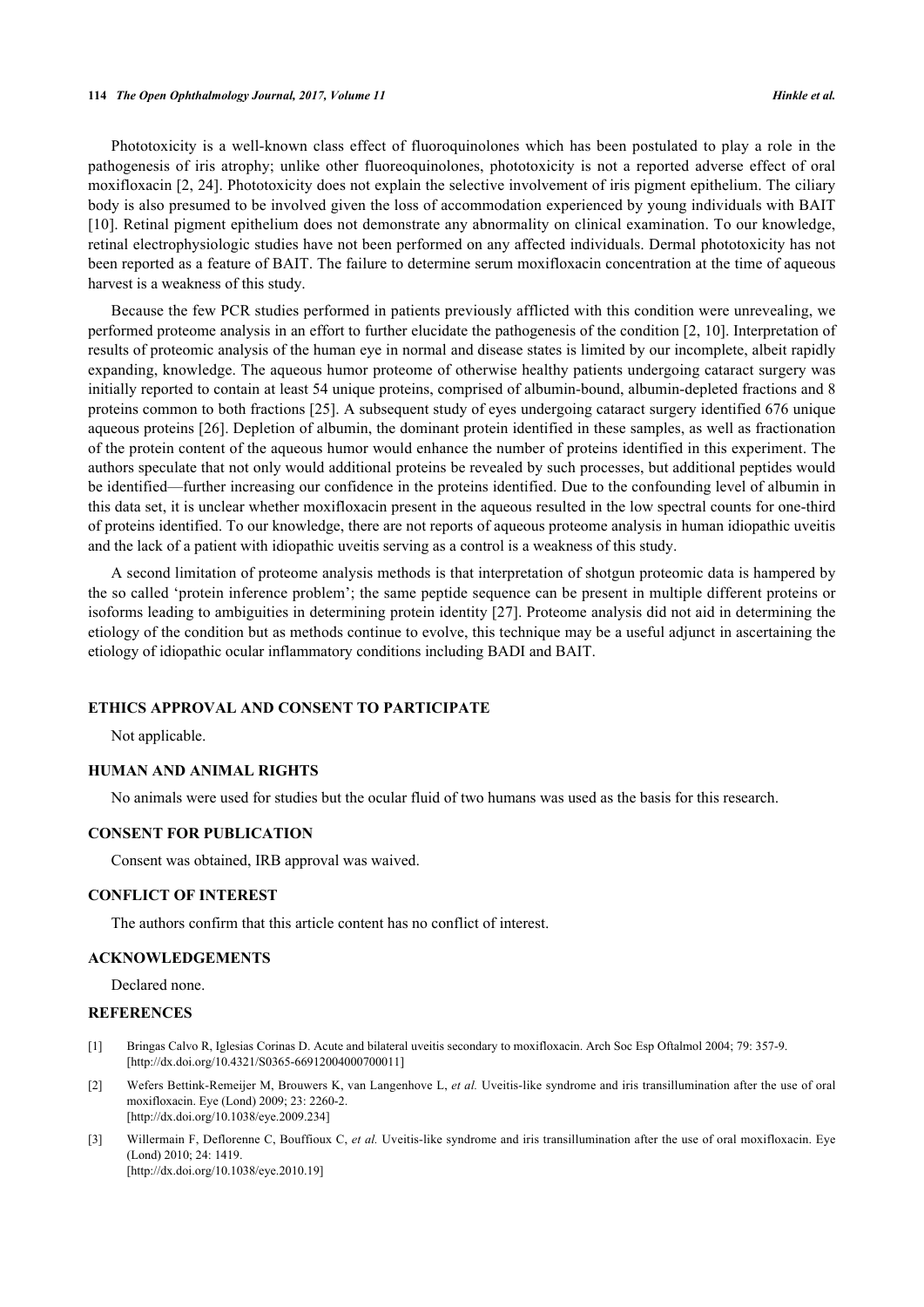- <span id="page-8-0"></span>[4] Kruh NA, Troudt J, Izzo A, Prenni J, Dobos KM. Portrait of a pathogen: the Mycobacterium tuberculosis proteome *in vivo*. PLoS One 2010; 5: e13938. [\[http://dx.doi.org/10.1371/journal.pone.0013938](http://dx.doi.org/10.1371/journal.pone.0013938)]
- <span id="page-8-1"></span>[5] Vishwanathan K, Bartlett MG, Stewart JT. Determination of moxifloxacin in human plasma by liquid chromatography electrospray ionization tandem mass spectrometry. J Pharm Biomed Anal 2002; 30: 961-8. [\[http://dx.doi.org/10.1016/S0731-7085\(02\)00393-X\]](http://dx.doi.org/10.1016/S0731-7085(02)00393-X)
- <span id="page-8-2"></span>[6] Whiteaker JR, Zhao L, Anderson L, Paulovich AG. An automated and multiplexed method for high throughput peptide immunoaffinity enrichment and multiple reaction monitoring mass spectrometry-based quantification of protein biomarkers. Mol Cell Proteomics 2010; 9: 184-96.

[\[http://dx.doi.org/10.1074/mcp.M900254-MCP200](http://dx.doi.org/10.1074/mcp.M900254-MCP200)]

- <span id="page-8-3"></span>[7] Keshishian H, Addona T, Burgess M, Kuhn E, Carr SA. Quantitative, multiplexed assays for low abundance proteins in plasma by targeted mass spectrometry and stable isotope dilution. Mol Cell Proteomics 2007; 6: 2212-29. [\[http://dx.doi.org/10.1074/mcp.M700354-MCP200](http://dx.doi.org/10.1074/mcp.M700354-MCP200)]
- <span id="page-8-4"></span>[8] Perkins DN, Pappin DJ, Creasy DM, Cottrell JS. Probability-based protein identification by searching sequence databases using mass spectrometry data. Electrophoresis 1999; 20: 3551-67. [\[http://dx.doi.org/10.1002/\(SICI\)1522-2683\(19991201\)20:18<3551::AID-ELPS3551>3.0.CO;2-2](http://dx.doi.org/10.1002/(SICI)1522-2683(19991201)20:18<3551::AID-ELPS3551>3.0.CO;2-2)]
- <span id="page-8-5"></span>[9] Nesvizhskii AI, Keller DJ, Kolker E, Aebersold R. A statistical model for identifying proteins by tandem mass spectrometry. Anal Chem 2003; 75: 4646-58. [\[http://dx.doi.org/10.1021/ac0341261\]](http://dx.doi.org/10.1021/ac0341261)
- <span id="page-8-6"></span>[10] Hinkle DM, Dacey MS, Mandelcorn E, *et al.* Bilateral uveitis associated with fluoroquinolone therapy. Cutan Ocul Toxicol 2012; 31: 111-6. [\[http://dx.doi.org/10.3109/15569527.2011.617024\]](http://dx.doi.org/10.3109/15569527.2011.617024)
- <span id="page-8-7"></span>[11] Forooghian F, Maberly D, Albiani DA, *et al.* Uveitis risk following oral fluoroquinolone therapy: a nested case-control Study. Ocul Immunol Inflamm 2013; 21: 390-3. [\[http://dx.doi.org/10.3109/09273948.2013.808351\]](http://dx.doi.org/10.3109/09273948.2013.808351)
- <span id="page-8-8"></span>[12] Eadie B, Etminan M, Mikelberg F. Risk for Uveitis With Oral Moxifloxacin A Comparative Safety Study. JAMA Ophthalmol 2015; 133: 81-4. [\[http://dx.doi.org/10.1001/jamaophthalmol.2014.3598\]](http://dx.doi.org/10.1001/jamaophthalmol.2014.3598)
- <span id="page-8-9"></span>[13] Sandhu HS, Brucker AJ, Ma L, Vanderbeek BL. Oral fluoroquinolones and the risk of uveitis. JAMA Ophthalmolol 2015; p. 133.
- <span id="page-8-10"></span>[14] Tugal-Tutkun I, Onal S, Garip A, *et al.* Bilateral acute iris transillumination. Arch Ophthalmol 2011; 129: 1312-9. [\[http://dx.doi.org/10.1001/archophthalmol.2011.310](http://dx.doi.org/10.1001/archophthalmol.2011.310)]
- <span id="page-8-11"></span>[15] Tugal-Tutkun I, Urgancioglu M. Bilateral acute depigmentation of the iris. Graefes Arch Clin Exp Ophthalmol 2006; 244: 742-6. [\[http://dx.doi.org/10.1007/s00417-005-0137-x\]](http://dx.doi.org/10.1007/s00417-005-0137-x)
- <span id="page-8-12"></span>[16] Hariprasad SM, Shah GK, Mieler WF, *et al.* Vitreous and aqueous penetration of orally administered moxifloxacin in humans. Arch Ophthalmol 2006; 124: 178-82. [\[http://dx.doi.org/10.1001/archopht.124.2.178\]](http://dx.doi.org/10.1001/archopht.124.2.178)
- <span id="page-8-13"></span>[17] Kernt M, Neubauer AS, Ulbig MW, *et al.* In vitro safety of intravitreal moxifloxacin for endophthalmitis treatment. J Cataract Refract Surg 2008; 34: 480-8. [\[http://dx.doi.org/10.1016/j.jcrs.2007.10.046\]](http://dx.doi.org/10.1016/j.jcrs.2007.10.046)
- <span id="page-8-14"></span>[18] Sullivan JT, Woodruff M, Lettieri J, *et al.* Pharmacokinetics of a once-daily oral dose of moxifloxacin (Bay 12-8039), a new enantiomerically pure 8-methoxy quinolone. Antimicrob Agents Chemother 1999; 43: 2793-7.
- <span id="page-8-15"></span>[19] Knape RM, Sayyad FE, Davis JL. Moxifloxacin and bilateral acute iris transillumination. J Ophthalmic Inflamm Infect 2013; 3: 10. [\[http://dx.doi.org/10.1186/1869-5760-3-10\]](http://dx.doi.org/10.1186/1869-5760-3-10)
- <span id="page-8-16"></span>[20] Bennet MD, Yee W, Bryan JS. Pegaptanib combined with intravitreal injection of moxifloxacin as treatment of wet macular degeneration. Retina 2008; 28: 976-80. [\[http://dx.doi.org/10.1097/IAE.0b013e3181733733\]](http://dx.doi.org/10.1097/IAE.0b013e3181733733)
- <span id="page-8-17"></span>[21] Aydin E, Kazi AA, Peyman GA, Esfahani MR. Intravitreal toxicity of moxifloxacin. Retina 2006; 26: 187-90. [\[http://dx.doi.org/10.1097/00006982-200602000-00011](http://dx.doi.org/10.1097/00006982-200602000-00011)]
- <span id="page-8-18"></span>[22] Kernt M, Neubauer AS, Liegl RG, *et al.* Intracameral moxifloxacin: *in vitro* safety on human ocular cells. Cornea 2009; 28: 553-61. [\[http://dx.doi.org/10.1097/ICO.0b013e318191447b](http://dx.doi.org/10.1097/ICO.0b013e318191447b)]
- <span id="page-8-19"></span>[23] Gao H, Pennesi ME, Qiao X, *et al.* Intravitreal moxifloxacin: retinal safety study with electroretinography and histopathology in animal models. Invest Ophthalmol Vis Sci 2006; 47: 1606-11. [\[http://dx.doi.org/10.1167/iovs.05-0702\]](http://dx.doi.org/10.1167/iovs.05-0702)
- <span id="page-8-20"></span>[24] Man I, Murphy J, Fergusn J. Fluoroquinolones phototoxicity: a comparison of moxifloxacin and lomefloxacin in normal volunteers. J Antimicrob Chemother 1999; 43: 77-82. [\[http://dx.doi.org/10.1093/jac/43.suppl\\_2.77\]](http://dx.doi.org/10.1093/jac/43.suppl_2.77)
- <span id="page-8-21"></span>[25] Richardson MR, Price MO, Price FW, *et al.* Proteomic analysis of human aqueous humor using multidimensional protein identification